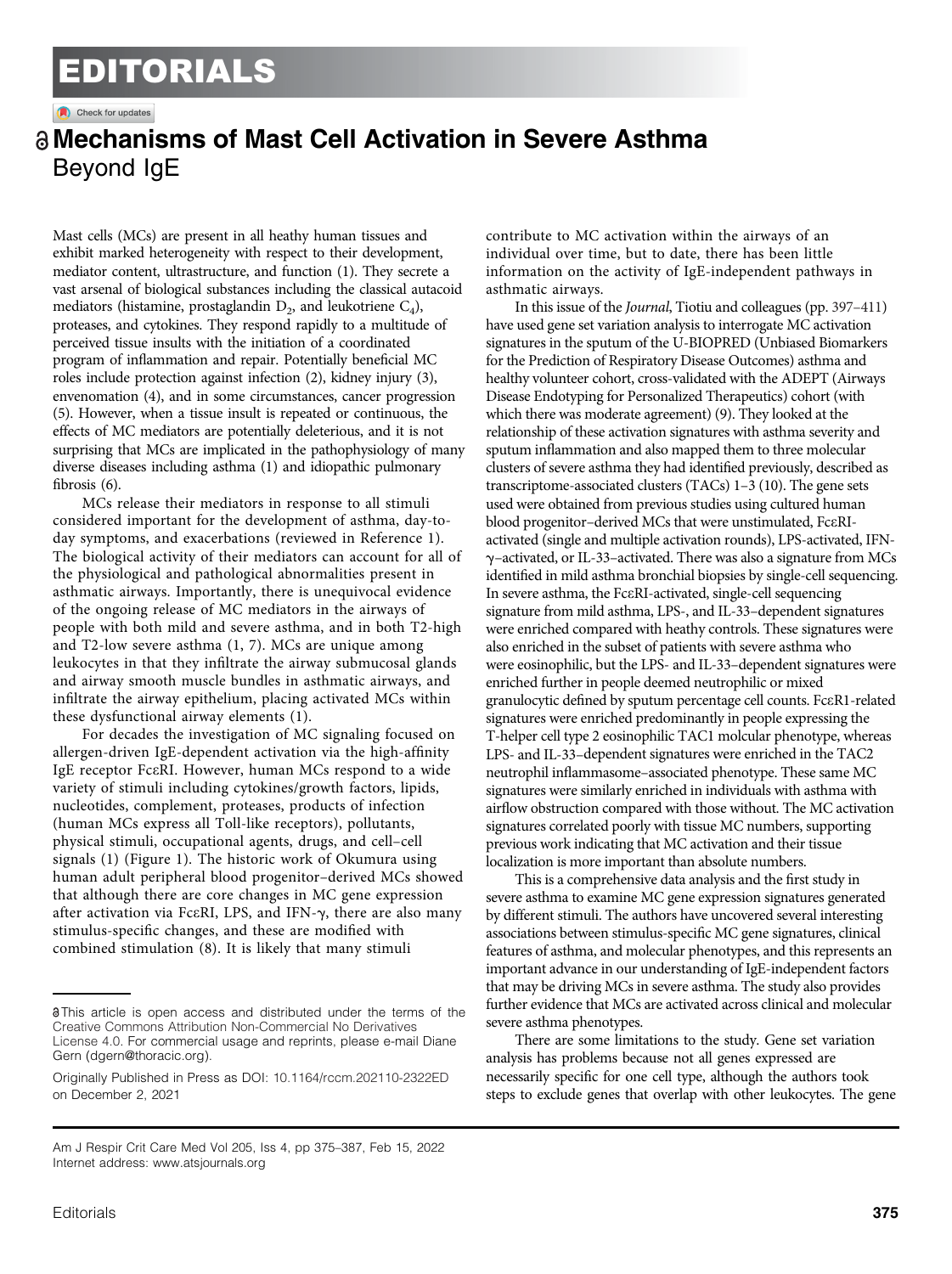<span id="page-1-0"></span>

Mechanisms of human mast cell activation

Figure 1. Examples of ligands and receptors capable of activating human mast cells. Many of these ligands and activating stimuli are active in the airways of people with asthma and therefore likely to contribute to the ongoing mast cell activation evident in asthmatic airways. The downstream signaling pathways for many of these receptors in mast cells and how they interact with each other are not fully understood. Among the well-known signaling pathways are the PLC- $\gamma$  and PI3K pathways, which mobilize intracellular Ca<sup>2+</sup>, leading to Ca<sup>2+</sup> influx via Orai channels. Modified from Reference 1. ADDS = antibody-dependent degranulatory synapse; CADM1 = cell adhesion molecule-1; CRH = corticotropinreleasing hormone; CRH-R = CRH receptor; FcR = Fc receptor; IP3 = inositol-1,4,5-triphosphate; LT = leukotriene; MBP = major basic protein; MRGPRX2 = Mas-related G protein–coupled receptor-X2; PAF = platelet-activating factor; PI3K = phosphoinositide 3-kinase; PAR = protease-activated receptor; PGN = peptidoglycan; PLC- $\gamma$  = phospholipase C $\gamma$ ; PM<sub>10</sub> = particulate matter  $\leq 10 \mu$ m in aerodynamic diameter; R = receptor; SCF = stem cell factor; TLR = Toll-like receptor; TNF = tumor necrosis factor; TSLP = thymic stromal lymphopoietin.

sets studied were from cultured blood progenitor–derived MCs, which will not account for the heterogeneity likely present within an airway MC population. The study is cross-sectional, which is a strength in that it demonstrates significant MC activation in "steady-state" severe asthma but also a limitation as it is apparent

that the TAC sputum molecular asthma phenotypes are unstable over time [\(11](#page-2-0)). In addition, true T2-low severe noneosinophilic asthma appears rare, with T2 biomarkers emerging as corticosteroid treatment is reduced [\(12\)](#page-2-0). It would therefore be interesting to study MC expression signatures longitudinally and